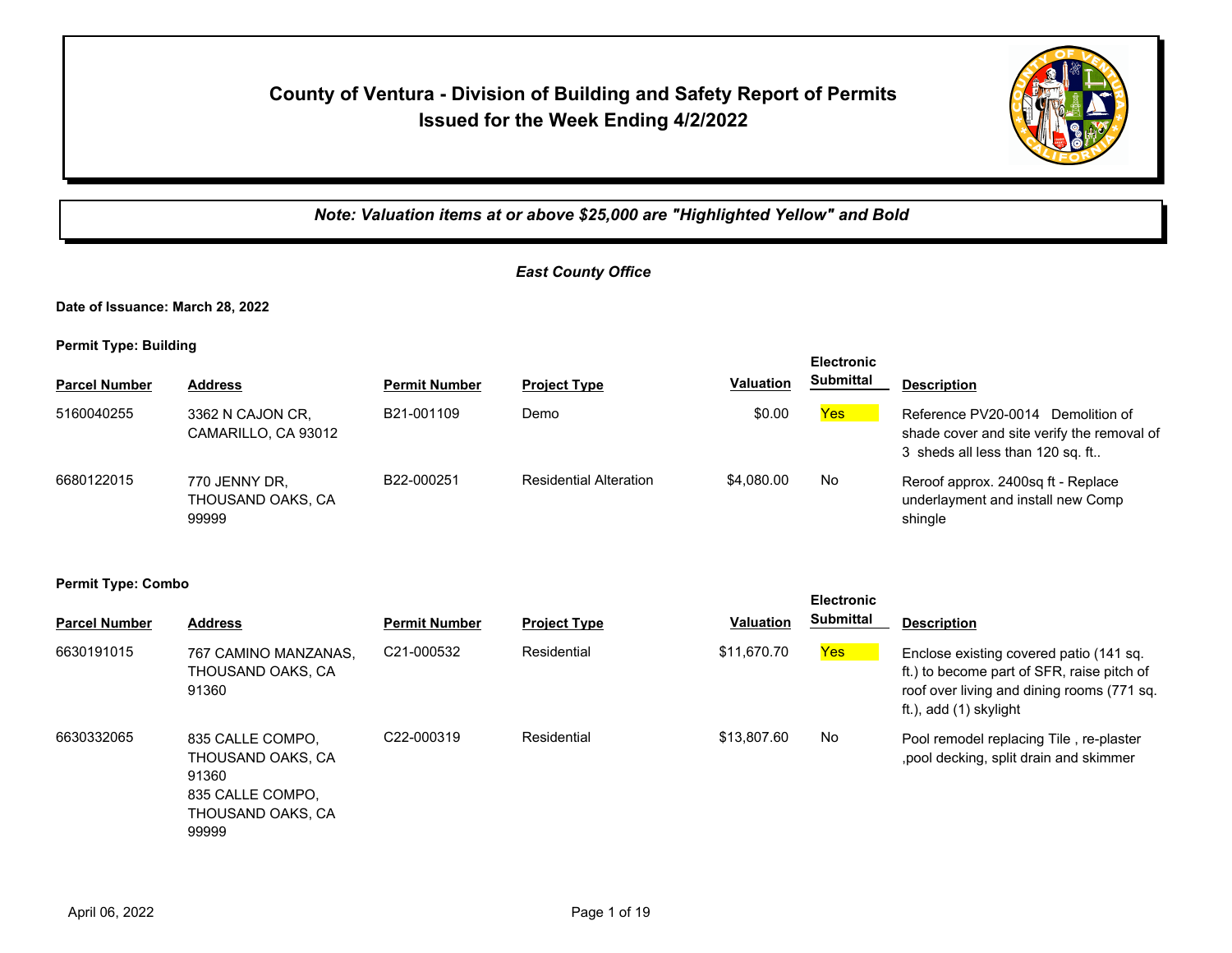## *East County Office*

**Date of Issuance: March 28, 2022**

#### **Permit Type: Electrical**

| <b>Parcel Number</b> | <b>Address</b>                                                                                 | <b>Permit Number</b> | <b>Project Type</b> | <b>Valuation</b> | <b>Electronic</b><br><b>Submittal</b> | <b>Description</b>                                                                                                        |
|----------------------|------------------------------------------------------------------------------------------------|----------------------|---------------------|------------------|---------------------------------------|---------------------------------------------------------------------------------------------------------------------------|
| 6110090035           | 3188 RESERVOIR RD.<br>SIMI VALLEY, CA 93063                                                    | E21-001189           | Residential         | \$0.00           | No                                    | Install Ground Mounted (11.20 kW) solar<br>PV system less than 6'0" above grade.<br>E22-000023 issued for battery backup. |
| 6630410295           | 1350 CAMINO<br>CRISTOBAL, THOUSAND<br>OAKS, CA 91360                                           | E22-000125           | Residential         | \$0.00           | <b>Yes</b>                            | Install Roof Mounted Photovoltaic 12.6<br>kW. 35 modules with microinverters,<br>derate main breaker to 175 amp.          |
| 6450111015           | 5980 OAK KNOLLS RD.<br>SIMI VALLEY, CA 99999                                                   | E22-000218           | Residential         | \$0.00           | No                                    | Main panel upgrade to 200amp main<br>service                                                                              |
| 6450111015           | 5980 OAK KNOLLS RD.<br>SIMI VALLEY, CA 99999                                                   | E22-000219           | Residential         | \$0.00           | No                                    | Photovoltaic roof mount system 7.455kw-<br>21 Panels                                                                      |
| 6490164280           | 9400 HEALY TRAIL,<br>CHATSWORTH, CA 91311<br>9400 HEALY TRAIL, SIMI<br><b>VALLEY, CA 99999</b> | E22-000221           | Residential         | \$0.00           | No                                    | Roof mounted solar photo voltaic system<br>9.520 Kw with 28 modules and 1 inverter                                        |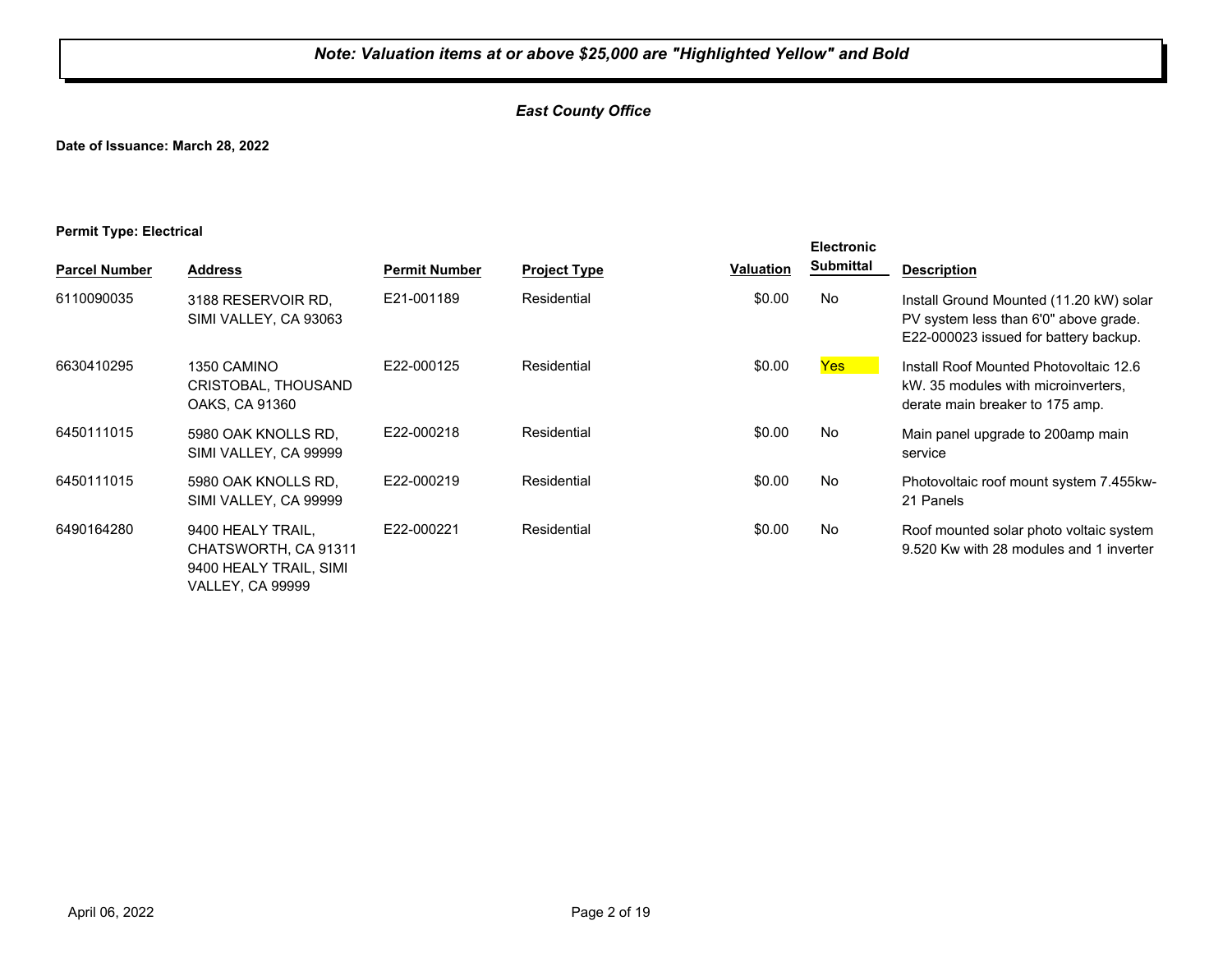## *East County Office*

**Date of Issuance: March 28, 2022**

**Permit Type: Plumbing**

| . .<br><b>Parcel Number</b> | <b>Address</b>                                                                                                 | <b>Permit Number</b> | <b>Project Type</b> | <b>Valuation</b> | <b>Electronic</b><br><b>Submittal</b> | <b>Description</b>                                         |
|-----------------------------|----------------------------------------------------------------------------------------------------------------|----------------------|---------------------|------------------|---------------------------------------|------------------------------------------------------------|
| 6730080655                  | 246 ACACIA RD,<br>NEWBURY PARK, CA<br>91320<br>246 ACACIA RD.<br>THOUSAND OAKS, CA<br>99999                    | P22-000075           | Residential         | \$0.00           | <b>No</b>                             | PEX Re-pipe entire house                                   |
| 6630021085                  | 1021 CALLE LAS<br>TRANCAS, THOUSAND<br>OAKS, CA 91360<br>1021 CALLE LAS<br>TRANCAS, THOUSAND<br>OAKS, CA 99999 | P22-000077           | Residential         | \$0.00           | <b>No</b>                             | Replace existing sewer line from house to<br>property line |

#### **Date of Issuance: March 29, 2022**

#### **Permit Type: Building**

| <b>Parcel Number</b> | <b>Address</b>                                                                                 | <b>Permit Number</b> | <b>Project Type</b>           | <b>Valuation</b> | <b>Electronic</b><br><b>Submittal</b> | <b>Description</b>                                                                                          |
|----------------------|------------------------------------------------------------------------------------------------|----------------------|-------------------------------|------------------|---------------------------------------|-------------------------------------------------------------------------------------------------------------|
| 6680113015           | 818 MALAT DR.<br>NEWBURY PARK, CA<br>91320                                                     | B22-000117           | <b>Residential Alteration</b> | \$2,032.80       | Yes                                   | Foundation stabilizer by under pinning<br>existing concrete foundation with ram jack<br>steel driven piles. |
| 6470032190           | 1219 CASA GRANDE RD.<br>SIMI VALLEY, CA 93063<br>1219 CASA GRANDE RD.<br>SIMI VALLEY, CA 99999 | B22-000253           | <b>Residential Alteration</b> | \$4,250,00       | No                                    | Reroof 2500 SF Comp shingles                                                                                |
| 8000133225           | 31 N LOCUST AV, OAK<br><b>PARK, CA 99999</b>                                                   | B22-000254           | <b>Residential Alteration</b> | \$3.285.60       | No                                    | Replace a total of 8 Windows approx.<br>148sq ft Retrofit type                                              |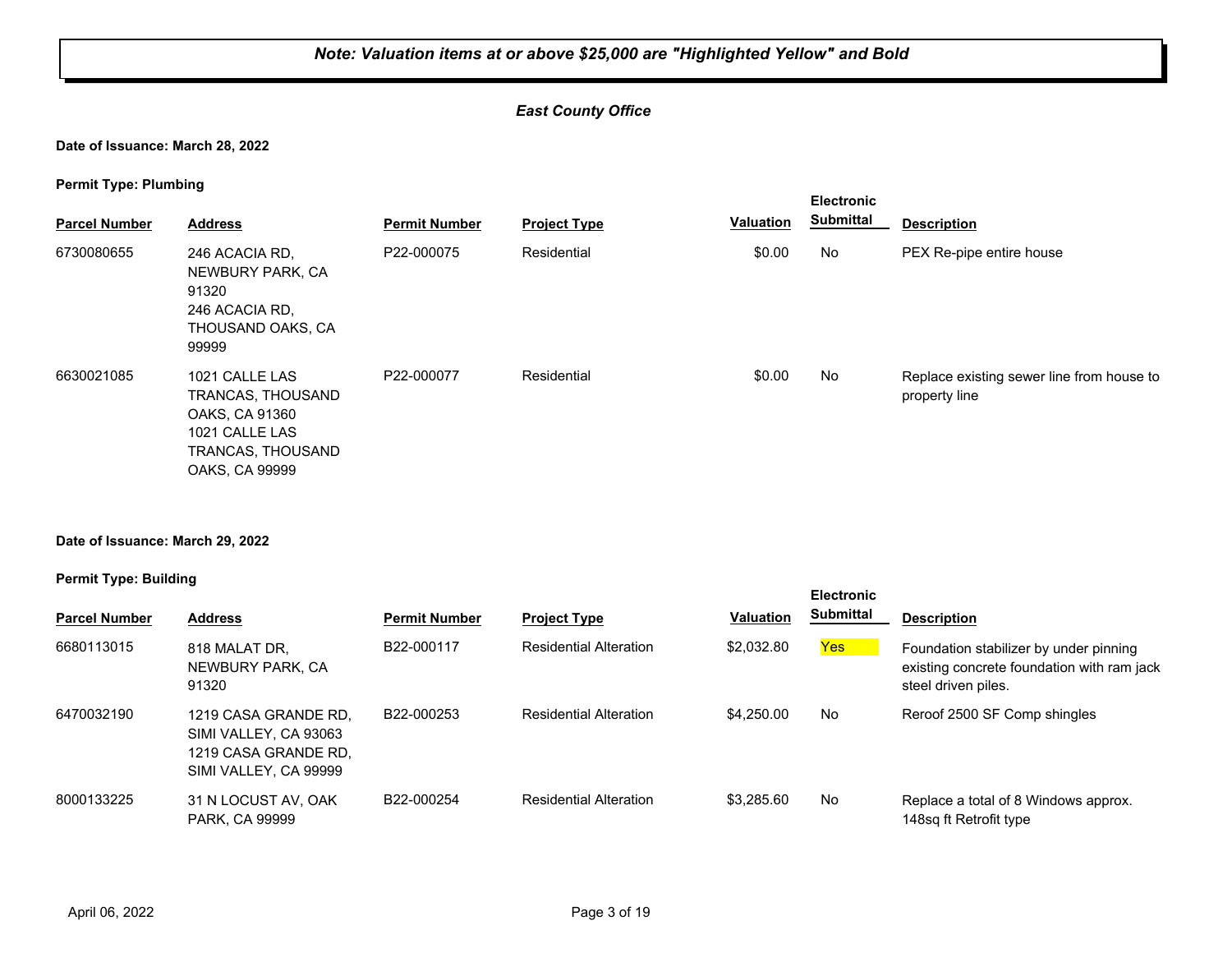## *East County Office*

**Date of Issuance: March 29, 2022**

**Permit Type: Combo**

|                      |                                         |                         |                     |                  | <b>Electronic</b> |                                                                                                                                                                                                                                                                                                                       |
|----------------------|-----------------------------------------|-------------------------|---------------------|------------------|-------------------|-----------------------------------------------------------------------------------------------------------------------------------------------------------------------------------------------------------------------------------------------------------------------------------------------------------------------|
| <b>Parcel Number</b> | <b>Address</b>                          | <b>Permit Number</b>    | <b>Project Type</b> | <b>Valuation</b> | <b>Submittal</b>  | <b>Description</b>                                                                                                                                                                                                                                                                                                    |
| 5160040255           | 3362 N CAJON CR.<br>CAMARILLO, CA 93012 | C <sub>21</sub> -001383 | Residential         | \$17,767.20      | <b>Yes</b>        | Reference PV20-0014 Legalize 464 SF<br>Kenner room expansion. Expansion is<br>located beneath existing patio cover with<br>existing foundation. No change in<br>footprint, no change in use, includes<br>Electrical (system fee and add 1 ton AC),<br>Mechanical (combo heat & cool) and<br>Plumbing (1 fixture/trap) |

#### **Permit Type: Electrical**

| . .                  |                                                |                      |                     |                  | <b>Electronic</b> |                                                                                                                                               |
|----------------------|------------------------------------------------|----------------------|---------------------|------------------|-------------------|-----------------------------------------------------------------------------------------------------------------------------------------------|
| <b>Parcel Number</b> | <b>Address</b>                                 | <b>Permit Number</b> | <b>Project Type</b> | <b>Valuation</b> | <b>Submittal</b>  | <b>Description</b>                                                                                                                            |
| 6140062185           | 3348 BLACK AV, SIMI<br><b>VALLEY, CA 99999</b> | E22-000222           | Residential         | \$0.00           | Yes               | Install Roof Mounted Photovoltaic System<br>$(9.48 \text{ kW})$ 24 modules and 24<br>micro-inverters and upgrade service panel<br>to 200 AMP. |

#### **Permit Type: Plumbing**

| <b>Parcel Number</b> | <b>Address</b>                             | <b>Permit Number</b> | <b>Project Type</b> | <b>Valuation</b> | Submittal | <b>Description</b>                      |
|----------------------|--------------------------------------------|----------------------|---------------------|------------------|-----------|-----------------------------------------|
| 8000260085           | 227 VIA DEL CABALLO.<br>OAK PARK, CA 99999 | P22-000076           | Residential         | \$0.00           | . No      | Replace existing 40 gallon water heater |

**Electronic** 

#### **Date of Issuance: March 30, 2022**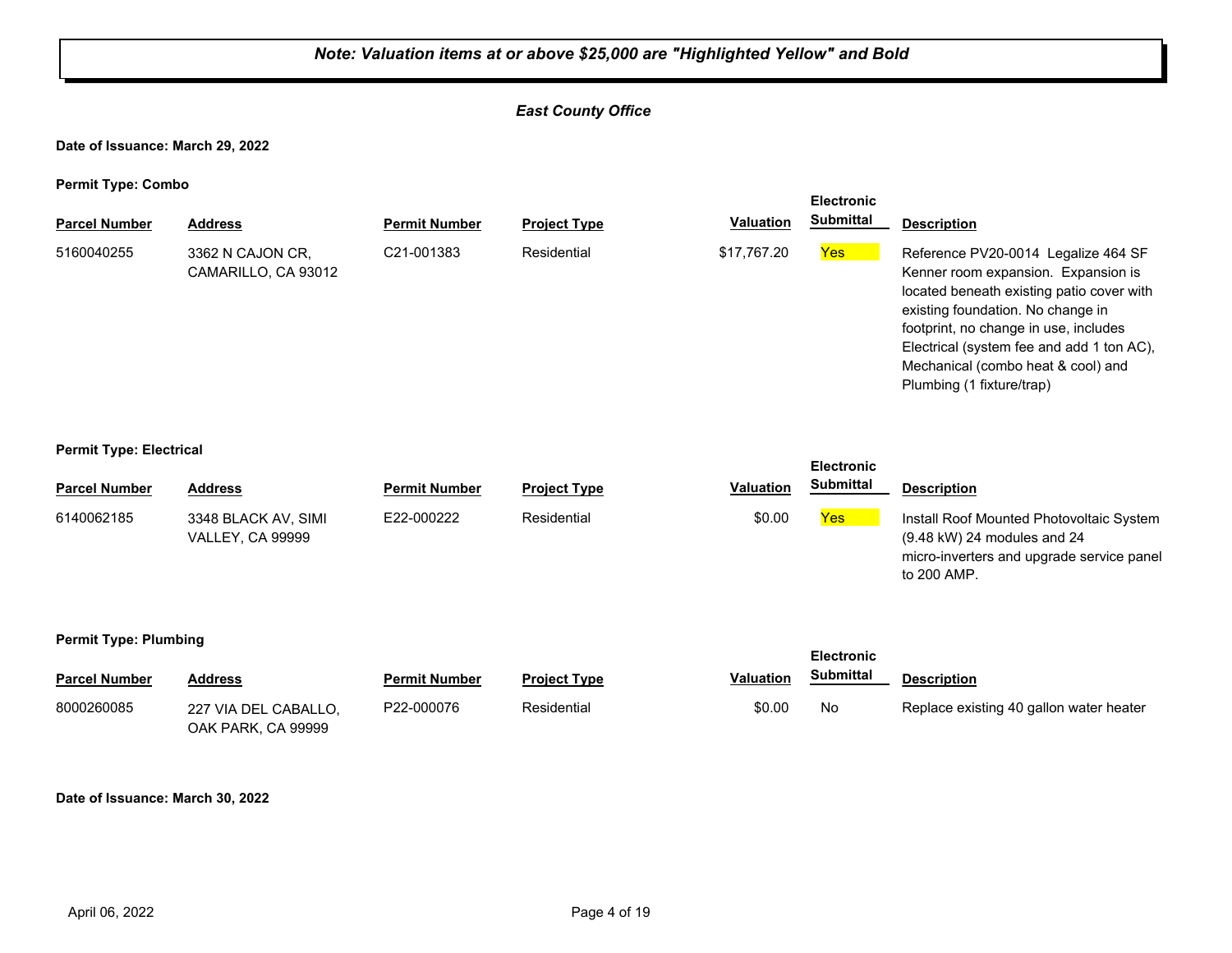## *East County Office*

**Date of Issuance: March 30, 2022**

**Permit Type: Building**

|                      |                                                                                  |                      |                               |                  | <b>Electronic</b> |                                                                                                                                 |
|----------------------|----------------------------------------------------------------------------------|----------------------|-------------------------------|------------------|-------------------|---------------------------------------------------------------------------------------------------------------------------------|
| <b>Parcel Number</b> | <b>Address</b>                                                                   | <b>Permit Number</b> | <b>Project Type</b>           | <b>Valuation</b> | <b>Submittal</b>  | <b>Description</b>                                                                                                              |
| 6850380485           | 191 CONCERTO DR, OAK<br>PARK, CA 99999                                           | B22-000238           | <b>Residential Alteration</b> | \$10,200.00      | No                | Re-roof approx. 2000sq ft- Remove<br>existing underlayment, install new<br>underlayment and new tile                            |
| 6850380525           | 221 CONCERTO DR, OAK<br>PARK, CA 99999                                           | B22-000239           | <b>Residential Alteration</b> | \$20,400.00      | No                | Reroof approx. 4000sq ft - Replace<br>underlayment and install new tile<br>This permit covers addresses 221 and 233<br>Concerto |
| 6850380045           | 254 CONCERTO DR, OAK<br>PARK, CA 99999                                           | B22-000240           | <b>Residential Alteration</b> | \$10,200.00      | No                | Reroof approx. 2000sq ft- Install new<br>underlayment and New tile                                                              |
| 6850380495           | 193 CONCERTO DR, OAK<br>PARK, CA 99999                                           | B22-000241           | <b>Residential Alteration</b> | \$10,200.00      | No                | Reroof approx. 2000sq ft- Install New<br>underlayment and New tile                                                              |
| 6850380025           | 268 CONCERTO DR, OAK<br><b>PARK, CA 99999</b>                                    | B22-000242           | <b>Residential Alteration</b> | \$10,200.00      | No                | Reroof approx. 2000sq ft - Install new<br>Underlayment and New tile                                                             |
| 6850380115           | 210 CONCERTO DR, OAK<br>PARK, CA 91377<br>210 CONCERTO DR, OAK<br>PARK, CA 99999 | B22-000261           | <b>Residential Alteration</b> | \$20,400.00      | No                | Reroof approx. 4000sq ft - Replace<br>underlayment and install new tile<br>This permit covers addresses 210 and 212<br>Concerto |
| 6850380505           | 205 CONCERTO DR, OAK<br>PARK, CA 91377<br>205 CONCERTO DR, OAK<br>PARK, CA 99999 | B22-000262           | <b>Residential Alteration</b> | \$20,400.00      | No                | Reroof approx. 4000sq ft - Replace<br>underlayment and install new tile<br>This permit covers addresses 205 and 209<br>Concerto |
| 5200100620           | 2015 JENNIFER.<br>CAMARILLO, CA 99999                                            | B22-000263           | Demo                          | \$0.00           | No                | Demolish 816 sq ft Storage building                                                                                             |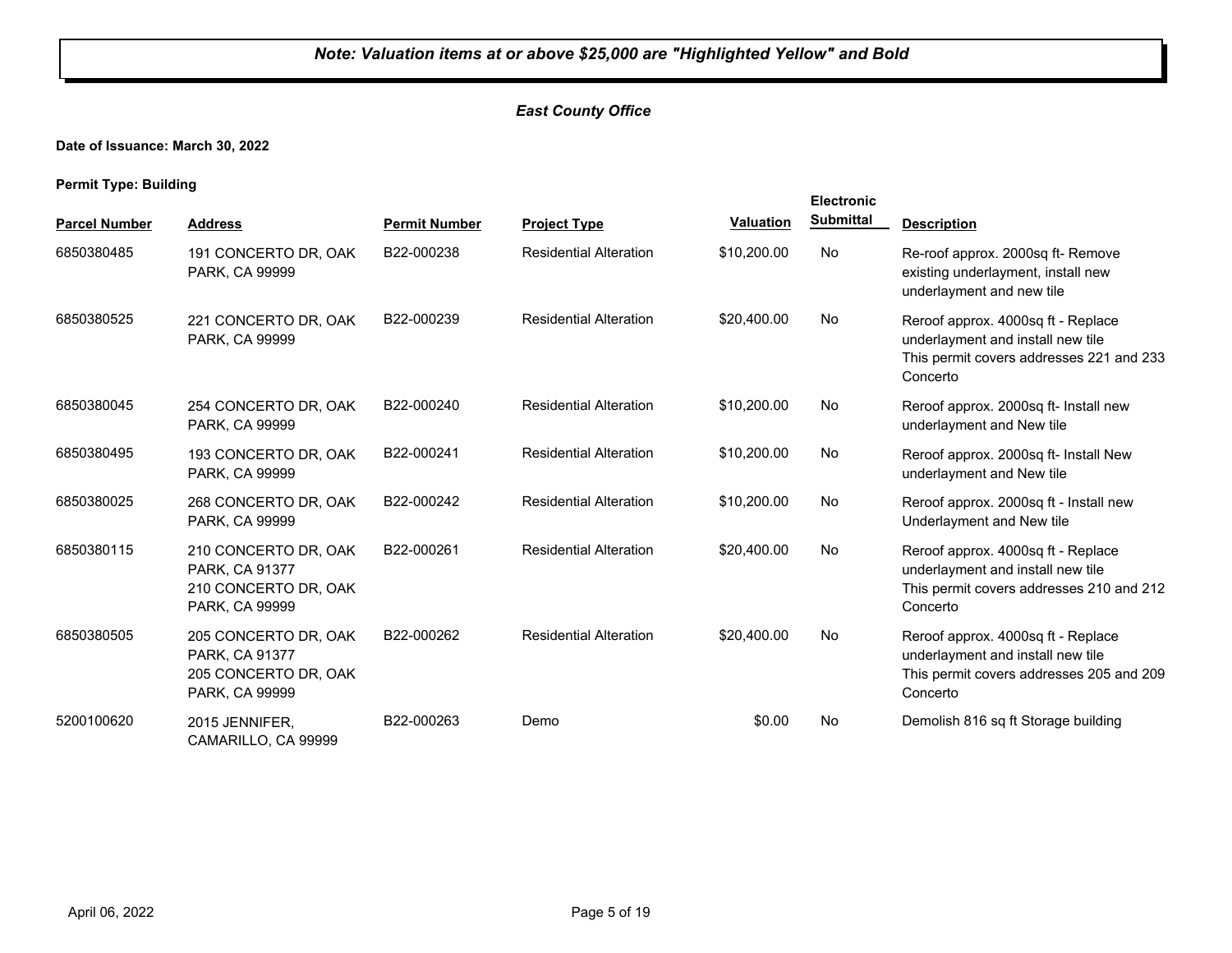|                                                     | Note: Valuation items at or above \$25,000 are "Highlighted Yellow" and Bold |                      |                           |                  |                   |                                                               |  |  |  |
|-----------------------------------------------------|------------------------------------------------------------------------------|----------------------|---------------------------|------------------|-------------------|---------------------------------------------------------------|--|--|--|
|                                                     |                                                                              |                      | <b>East County Office</b> |                  |                   |                                                               |  |  |  |
| Date of Issuance: March 30, 2022                    |                                                                              |                      |                           |                  |                   |                                                               |  |  |  |
| <b>Permit Type: Combo</b>                           |                                                                              |                      |                           |                  | <b>Electronic</b> |                                                               |  |  |  |
| <b>Parcel Number</b>                                | <b>Address</b>                                                               | <b>Permit Number</b> | <b>Project Type</b>       | <b>Valuation</b> | <b>Submittal</b>  | <b>Description</b>                                            |  |  |  |
| 6680303125                                          | 3191 GERALD DR,<br>NEWBURY PARK, CA<br>91320                                 | C21-000682           | <b>NSFR</b>               | \$136,177.00     | Yes               | New detached ADU (1039 SF) and 30 SF<br>attached porch        |  |  |  |
| <b>Permit Type: Electrical</b><br><b>Electronic</b> |                                                                              |                      |                           |                  |                   |                                                               |  |  |  |
| <b>Parcel Number</b>                                | <b>Address</b>                                                               | <b>Permit Number</b> | <b>Project Type</b>       | Valuation        | <b>Submittal</b>  | <b>Description</b>                                            |  |  |  |
| 5210080290                                          | 2977 MOUNTCLEFF BL,<br>THOUSAND OAKS, CA<br>91360                            | E22-000229           | Commercial                | \$0.00           | No                | VCFD #34: New temp power                                      |  |  |  |
| <b>Permit Type: Mechanical</b>                      |                                                                              |                      |                           |                  | <b>Electronic</b> |                                                               |  |  |  |
| <b>Parcel Number</b>                                | <b>Address</b>                                                               | <b>Permit Number</b> | <b>Project Type</b>       | <b>Valuation</b> | <b>Submittal</b>  | <b>Description</b>                                            |  |  |  |
| 6680181015                                          | 463 JENNY DR,<br>THOUSAND OAKS, CA<br>99999                                  | M22-000079           | Residential               | \$0.00           | <b>No</b>         | HVAC- Add Condenser and coil to<br>existing system.           |  |  |  |
| 6850363365                                          | 5202 PESTO WY, OAK<br>PARK, CA 99999                                         | M22-000080           | Residential               | \$0.00           | <b>No</b>         | HVAC- Replace 4-ton system all<br>equipment in same location. |  |  |  |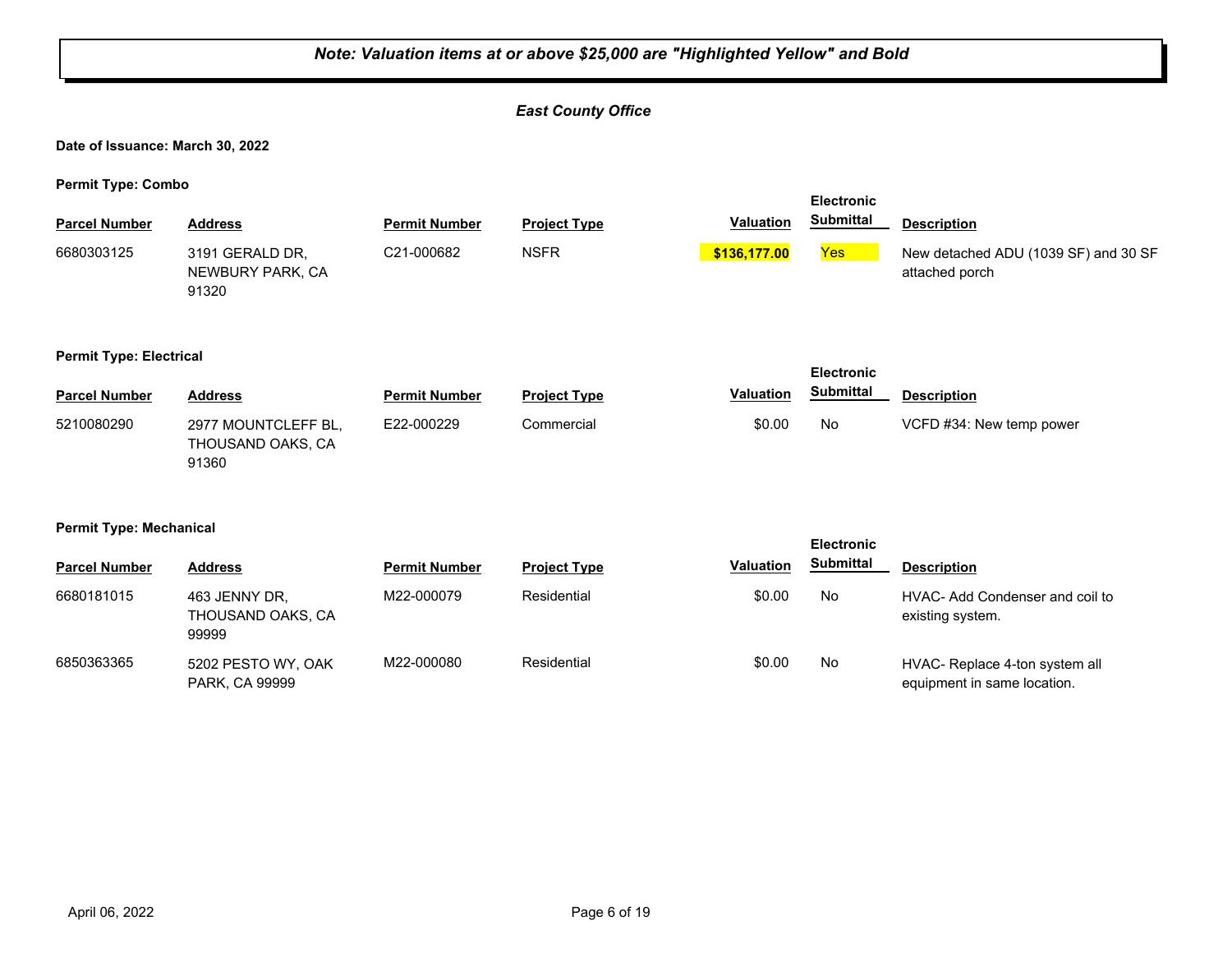## *East County Office*

#### **Date of Issuance: March 30, 2022**

**Permit Type: Plumbing**

| . .                  |                                                      |                      |                     |                  | <b>Electronic</b> |                                                            |
|----------------------|------------------------------------------------------|----------------------|---------------------|------------------|-------------------|------------------------------------------------------------|
| <b>Parcel Number</b> | <b>Address</b>                                       | <b>Permit Number</b> | <b>Project Type</b> | <b>Valuation</b> | <b>Submittal</b>  | <b>Description</b>                                         |
| 6630022125           | 966 CALLE LAS<br>TRANCAS, THOUSAND<br>OAKS, CA 99999 | P22-000082           | Residential         | \$0.00           | Yes               | C/O Tankless Water Heater (same<br>location in garage)     |
| 8500081045           | 135 STAGECOACH RD,<br>BELL CANYON, CA 99999          | P22-000083           | Residential         | \$0.00           | No                | Install new 3/4 in Gas line approx. 15ft for<br>pizza oven |

#### **Date of Issuance: March 31, 2022**

| . .                  |                                                                                  |                      |                     |                  | <b>Electronic</b><br><b>Submittal</b> |                                                                                                                                                                                                                                                                                      |
|----------------------|----------------------------------------------------------------------------------|----------------------|---------------------|------------------|---------------------------------------|--------------------------------------------------------------------------------------------------------------------------------------------------------------------------------------------------------------------------------------------------------------------------------------|
| <b>Parcel Number</b> | <b>Address</b>                                                                   | <b>Permit Number</b> | <b>Project Type</b> | <b>Valuation</b> |                                       | <b>Description</b>                                                                                                                                                                                                                                                                   |
| 6850211465           | 5590 BROMELY DR, OAK<br>PARK, CA 91377                                           | C21-001420           | Residential         | \$27,678.80      | No                                    | Reroof (3600 SF) lightweight tile - roof,<br>fascia and wood repair<br>(1) light fixture (1) Door replacement (38)<br>SF) - side door and (9) Windows (218 SF)<br>3/21/22 remove existing solar 7.2 KW and<br>replace for tile reroof. Also add 1000 SF<br>siding to front of house. |
| 6630331225           | 870 CALLE COMPO.<br>THOUSAND OAKS, CA<br>91360                                   | C21-001494           | Residential         | \$11,859.60      | Yes                                   | Reference CV21-0241<br>2-6 ft pilasters, fencing and electrical<br>device and wiring for gates/lighting.                                                                                                                                                                             |
| 8010265195           | 6307 MARQUIS CT, OAK<br>PARK, CA 91377<br>6307 MARQUIS CT, OAK<br>PARK, CA 99999 | C22-000338           | Residential         | \$2,890.00       | No                                    | Remodel master bathroom 110 SF.<br>Includes M/E/Ps . 110 SF electrical<br>system fee, 1 exhaust fan and 7 plumbing<br>fixtures                                                                                                                                                       |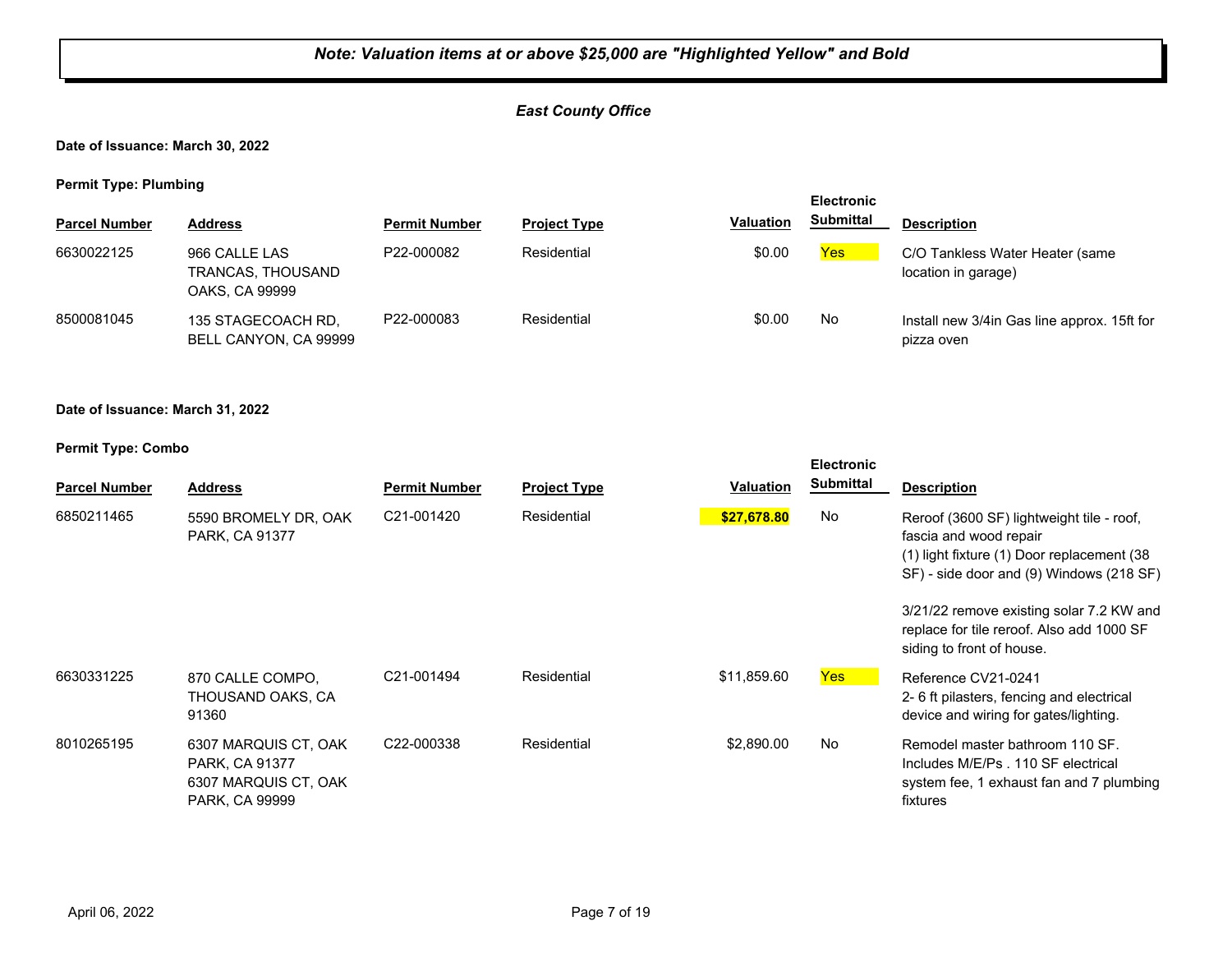| Note: Valuation items at or above \$25,000 are "Highlighted Yellow" and Bold |                                            |                      |                               |                  |                   |                                                                                |  |
|------------------------------------------------------------------------------|--------------------------------------------|----------------------|-------------------------------|------------------|-------------------|--------------------------------------------------------------------------------|--|
|                                                                              |                                            |                      | <b>East County Office</b>     |                  |                   |                                                                                |  |
| Date of Issuance: March 31, 2022                                             |                                            |                      |                               |                  |                   |                                                                                |  |
| <b>Permit Type: Mechanical</b>                                               |                                            |                      |                               |                  | <b>Electronic</b> |                                                                                |  |
| <b>Parcel Number</b>                                                         | <b>Address</b>                             | <b>Permit Number</b> | <b>Project Type</b>           | <b>Valuation</b> | <b>Submittal</b>  | <b>Description</b>                                                             |  |
| 8010282115                                                                   | 904 BLACKBOURNE PT,<br>OAK PARK, CA 91377  | M21-000306           | Residential                   | \$0.00           | Yes               | HVAC Replacement 3.5 T condenser and<br>horizontal plenum coil (same location) |  |
| <b>Permit Type: Plumbing</b><br>Electronic                                   |                                            |                      |                               |                  |                   |                                                                                |  |
| <b>Parcel Number</b>                                                         | <b>Address</b>                             | <b>Permit Number</b> | <b>Project Type</b>           | <b>Valuation</b> | <b>Submittal</b>  | <b>Description</b>                                                             |  |
| 6850322285                                                                   | 540 MONTELEONE AV,<br>OAK PARK, CA 99999   | P22-000080           | Residential                   | \$0.00           | Yes               | C/O 50 gallon water heater (same location<br>in garage)                        |  |
| Date of Issuance: April 01, 2022                                             |                                            |                      |                               |                  |                   |                                                                                |  |
| <b>Permit Type: Building</b>                                                 |                                            |                      |                               |                  | <b>Electronic</b> |                                                                                |  |
| <b>Parcel Number</b>                                                         | <b>Address</b>                             | <b>Permit Number</b> | <b>Project Type</b>           | <b>Valuation</b> | <b>Submittal</b>  | <b>Description</b>                                                             |  |
| 6140051175                                                                   | 3691 TOWNSHIP AV, SIMI<br>VALLEY, CA 93063 | B21-000871           | <b>Residential Accessory</b>  | \$9,630.00       | <b>Yes</b>        | Metal building/Storage                                                         |  |
| 8000342265                                                                   | 300 MEDEA CREEK LN,<br>OAK PARK, CA 99999  | B22-000266           | <b>Residential Alteration</b> | \$14,280.00      | <b>Yes</b>        | Remove and reinstall 2800 SF of existing<br>tile                               |  |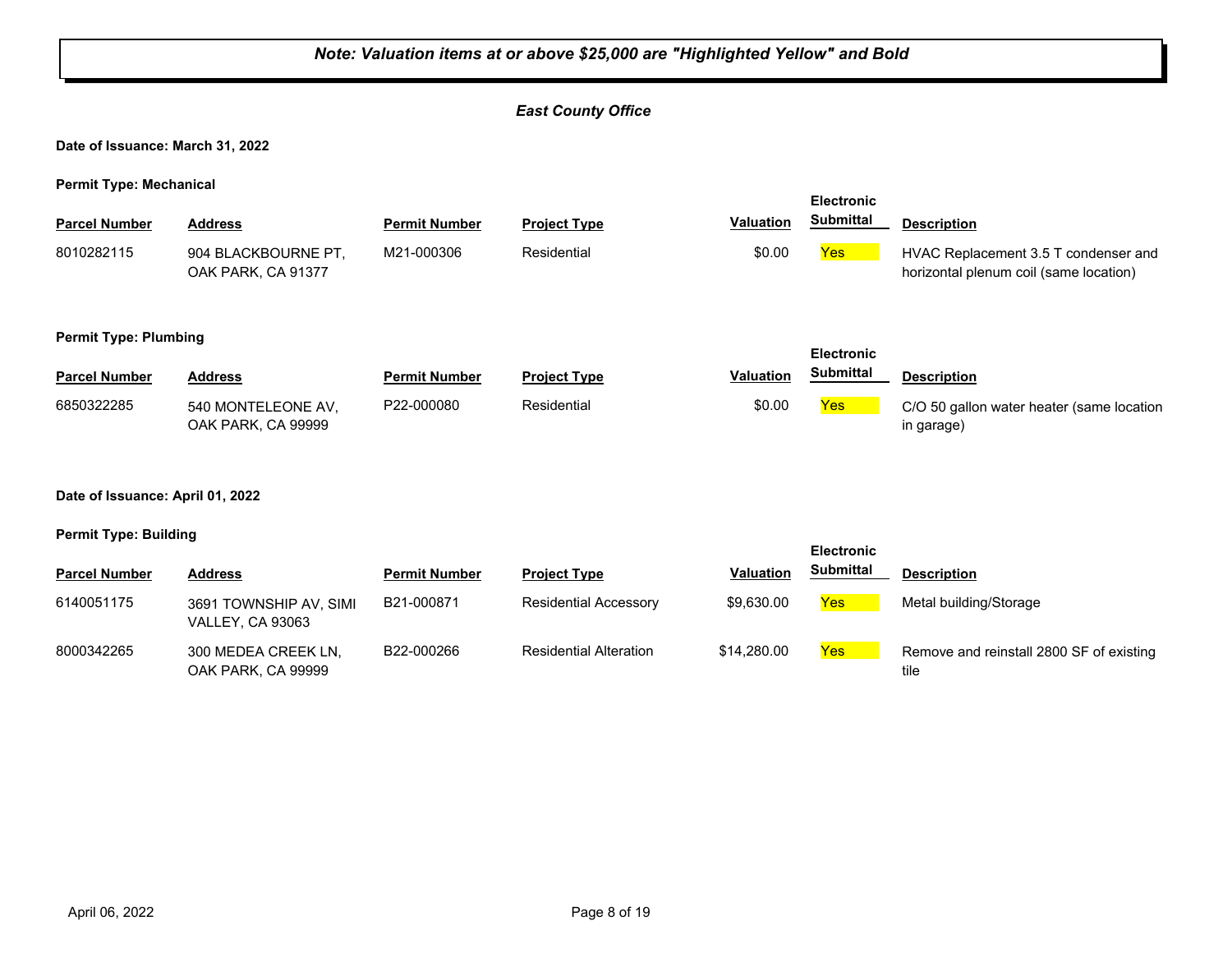## *East County Office*

**Date of Issuance: April 01, 2022**

**Permit Type: Combo**

| . .<br><b>Parcel Number</b> | <b>Address</b>                                                                             | <b>Permit Number</b>    | <b>Project Type</b> | <b>Valuation</b> | <b>Electronic</b><br><b>Submittal</b> | <b>Description</b>                                                                                                                                                                                                       |
|-----------------------------|--------------------------------------------------------------------------------------------|-------------------------|---------------------|------------------|---------------------------------------|--------------------------------------------------------------------------------------------------------------------------------------------------------------------------------------------------------------------------|
| 8010161055                  | 519 N PARK SPRINGS<br>CT, OAK PARK, CA 91377                                               | C <sub>21</sub> -000256 | Residential         | \$22,341.90      | Yes                                   | kitchen addition 15 SF and 150 SF<br>kitchen remodel. Remove load bearing<br>wall and replace a beam. Modify<br>foundation<br>Deck of 250 SF and railing 48 SF                                                           |
| 8010070255                  | 6828 E FALCONVIEW LN.<br>OAK PARK, CA 91377<br>6828 E FALCONVIEW LN,<br>OAK PARK, CA 99999 | C22-000347              | Residential         | \$3,138.30       | <b>No</b>                             | Kitchen remodel 99 SF includes electrical<br>system fee 99 SF 1 gas line, 1 sink, 1<br>appliance vent. relocate 1 sink in powder<br>room. Remove non bearing wall between<br>kitchen and hallway. . Inspector to verify. |

#### **Permit Type: Electrical**

| <b>Parcel Number</b> | <b>Address</b>                                                                     | <b>Permit Number</b> | <b>Project Type</b> | <b>Valuation</b> | <b>Electronic</b><br><b>Submittal</b> | <b>Description</b>                                                                                                                                                      |
|----------------------|------------------------------------------------------------------------------------|----------------------|---------------------|------------------|---------------------------------------|-------------------------------------------------------------------------------------------------------------------------------------------------------------------------|
| 5200090435           | 11094 ROCKY HIGH RD.<br>CAMARILLO, CA 99999                                        | E22-000162           | Residential         | \$0.00           | <b>Yes</b>                            | New 600 AMP Main Electrical Service to<br>feed ADU, Garage and SFD, 122 40V<br>single phase                                                                             |
| 8500132045           | 10 HOLSTER LN, BELL<br><b>CANYON, CA 99999</b>                                     | E22-000183           | Residential         | \$0.00           | <b>Yes</b>                            | Install Ground Mounted Photovoltaic<br>System (13.920) kW/DC 32 modules.<br>Derate 200AMP breaker to 175 AMP. PV<br>array shall not exceed 6'0" from finished<br>grade. |
| 6850211795           | 5420 NAPOLEON AV.<br>OAK PARK, CA 91377<br>5420 NAPOLEON AV.<br>OAK PARK, CA 99999 | E22-000212           | Residential         | \$0.00           | No                                    | reference CV21-0247<br>20 Amp 120 Volt Circuit to garage<br>equipment                                                                                                   |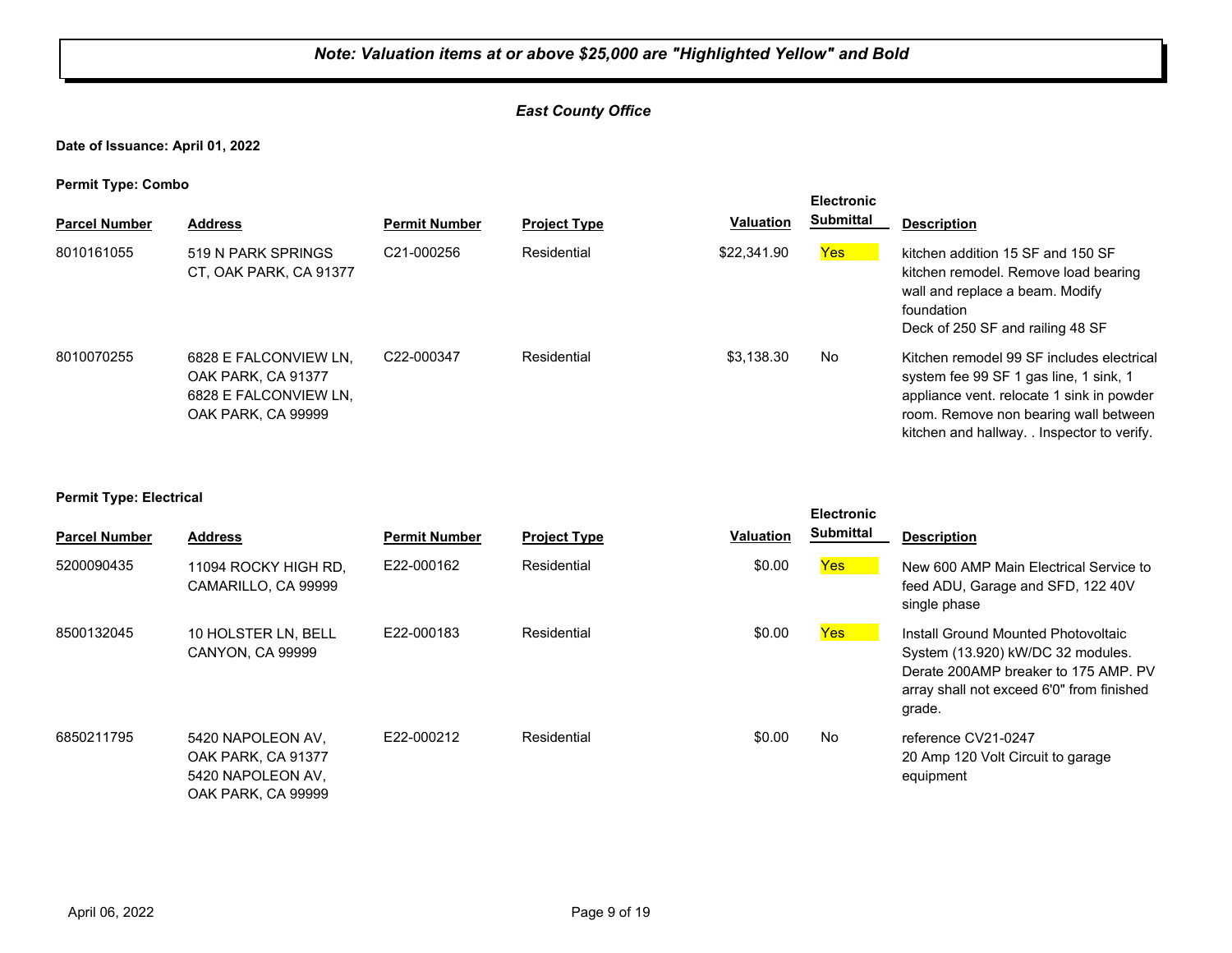## *East County Office*

**Date of Issuance: April 01, 2022**

**Permit Type: Mechanical**

|                      |                                                                                                            |                      |                     |                  | <b>Electronic</b> |                                                                                                                                                                                        |
|----------------------|------------------------------------------------------------------------------------------------------------|----------------------|---------------------|------------------|-------------------|----------------------------------------------------------------------------------------------------------------------------------------------------------------------------------------|
| <b>Parcel Number</b> | <b>Address</b>                                                                                             | <b>Permit Number</b> | <b>Project Type</b> | <b>Valuation</b> | Submittal         | <b>Description</b>                                                                                                                                                                     |
| 6640130425           | 1608 ABBOTSBURY ST,<br>VENTURA COUNTY, CA<br>99999<br>1608 ABBOTSBURY ST.<br>WESTLAKE VILLAGE, CA<br>91361 | M22-000081           | Residential         | \$0.00           | No                | 2 Units change out same location. Install<br>a 3 Ton 50,000 BTU Furnace I the attic.<br>3-ton, 16-seer condenser with horizontal<br>coil at the right-side of the house with<br>ducts. |

**Permit Type: Plumbing**

|                      |                                                |                      |                     |                  | <b>Electronic</b> |                                                                                                                                                                    |
|----------------------|------------------------------------------------|----------------------|---------------------|------------------|-------------------|--------------------------------------------------------------------------------------------------------------------------------------------------------------------|
| <b>Parcel Number</b> | <b>Address</b>                                 | <b>Permit Number</b> | <b>Project Type</b> | <b>Valuation</b> | Submittal         | <b>Description</b>                                                                                                                                                 |
| 6630031125           | 991 CALLE YUCCA,<br>THOUSAND OAKS, CA<br>99999 | P22-000081           | Residential         | \$0.00           | Yes               | C/O Water Heater in existing location                                                                                                                              |
| 6950140780           | 90 GILES RD, THOUSAND<br>OAKS, CA 91361        | P22-000085           | Residential         | \$0.00           | No                | Install 300' each, 4" sewer line and U.G.<br>water supply line from street to proposed<br>building pad area to allow for site grading<br>permitted under GP20-0070 |

**East County Office Valuation Subtotal: \$386,889.50**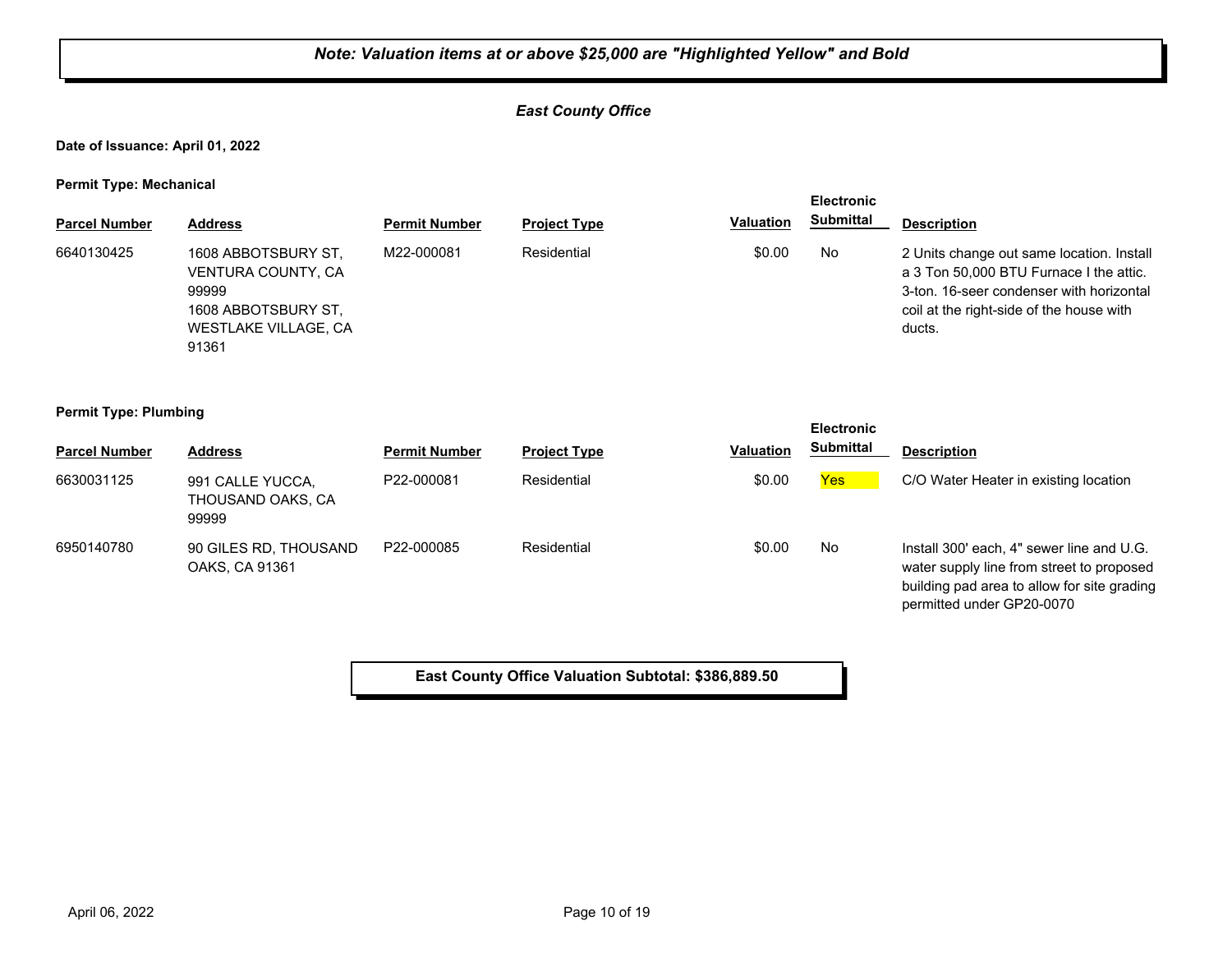## *West County Office*

**Date of Issuance: March 28, 2022**

**Permit Type: Building**

| . .                  |                                      |                      |                               |                  | <b>Electronic</b> |                                                                                                                                                                                                                                  |
|----------------------|--------------------------------------|----------------------|-------------------------------|------------------|-------------------|----------------------------------------------------------------------------------------------------------------------------------------------------------------------------------------------------------------------------------|
| <b>Parcel Number</b> | <b>Address</b>                       | <b>Permit Number</b> | <b>Project Type</b>           | <b>Valuation</b> | <b>Submittal</b>  | <b>Description</b>                                                                                                                                                                                                               |
| 0310173060           | 60 VALLEY VIEW DR,<br>OJAI, CA 99999 | B22-000218           | <b>Residential Alteration</b> | \$5.780.00       | Yes               | Remove existing roof. Install like for like<br>class A composition shingles On<br>detached carport install modified bitumen<br>class a roof membrane pich of roof is 4 in<br>12 size is 30 sq shingles 4 sq modified<br>bitumen. |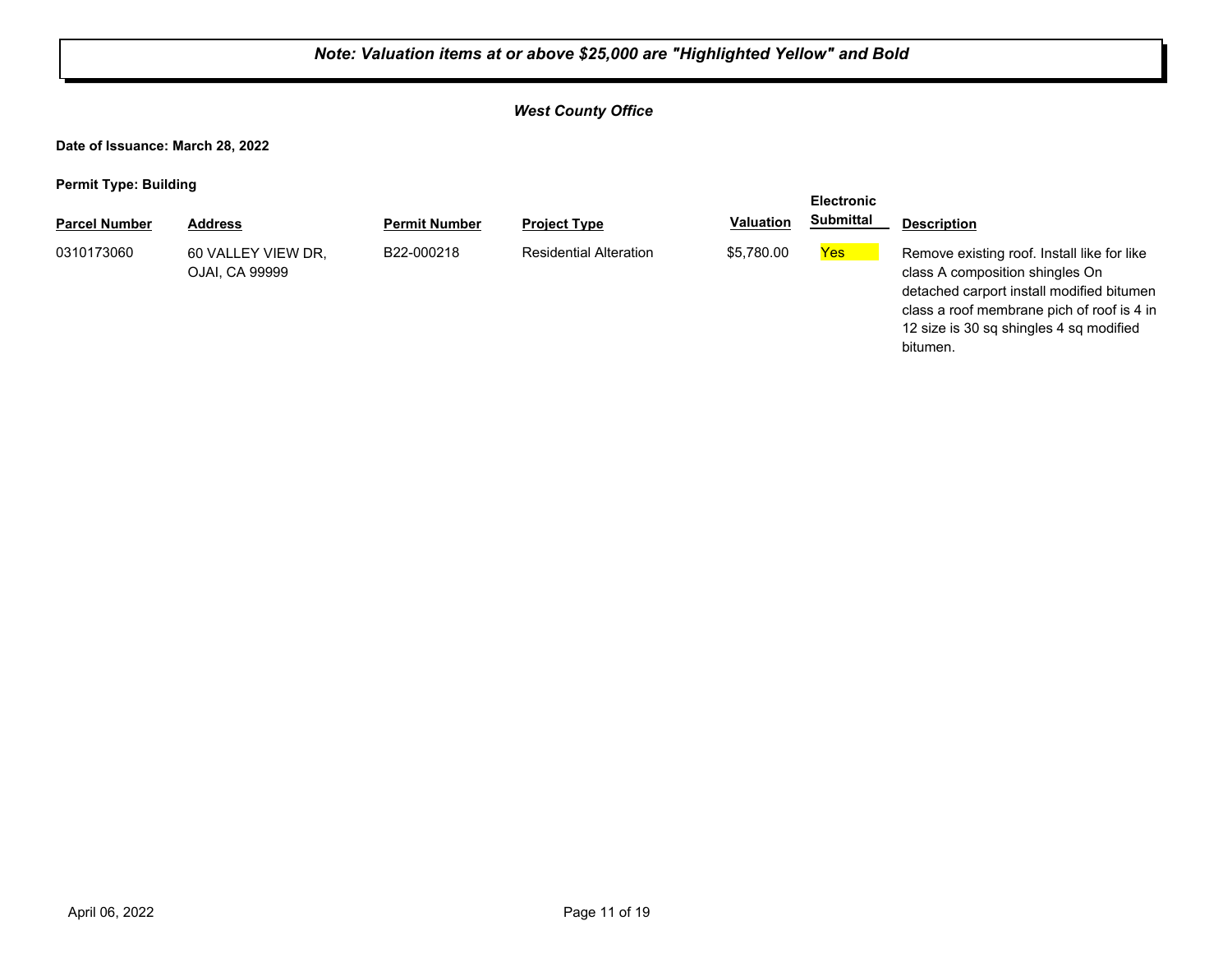## *West County Office*

#### **Date of Issuance: March 28, 2022**

**Permit Type: Combo**

|                      |                                         |                      |                     |                  | <b>Electronic</b><br><b>Submittal</b> |                                                                                                                                                                                                                                                                                                                  |
|----------------------|-----------------------------------------|----------------------|---------------------|------------------|---------------------------------------|------------------------------------------------------------------------------------------------------------------------------------------------------------------------------------------------------------------------------------------------------------------------------------------------------------------|
| <b>Parcel Number</b> | <b>Address</b>                          | <b>Permit Number</b> | <b>Project Type</b> | <b>Valuation</b> |                                       | <b>Description</b>                                                                                                                                                                                                                                                                                               |
| 0320041045           | 2057 BURNHAM RD.<br>OJAI, CA 93023      | C21-001168           | Residential         | \$92,777.00      | Yes                                   | Construction of new 817SF deck and<br>188SF trellis to existing home. Interior<br>remodel (2,148SF) consist of new walk in<br>closet to master bedroom, adding half<br>bath to laundry room, upgrade electrical<br>fixtures, upgrade plumbing fixtures<br>throughout the house and replace<br>windows and doors. |
| 1090292255           | 1078 GARRIDO DR.<br>CAMARILLO, CA 93010 | C21-001376           | Residential         | \$8,030.40       | <b>Yes</b>                            | New 478SF attached patio cover with<br>electrical.                                                                                                                                                                                                                                                               |
| 0170132120           | 147 S ALVARADO AV.<br>OJAI, CA 93023    | C21-001405           | PoolSpa             | \$2,136.20       | <b>Yes</b>                            | Installation of inground (2') spa                                                                                                                                                                                                                                                                                |
| 1510080135           | 86 BRENTFORD CT,<br>CAMARILLO, CA 99999 | C22-000251           | Residential         | \$0.00           | Yes                                   | Installation of roof mounted, thermal pool<br>heating system                                                                                                                                                                                                                                                     |
| 0170032080           | 508 EL CONEJO, OJAI,<br>CA 99999        | C22-000316           | Residential         | \$581.80         | <b>No</b>                             | ATF-Alterations to existing garage, add<br>subpanel and misc. electrical, remove<br>French doors and install garage door,<br>repair portion of exterior wall, enclose<br>window opening, remove existing water<br>and drain line. Site verification of integrity<br>of brick wall                                |

#### **Permit Type: Electrical**

| ---                  |                                         |                      |                     |                  | <b>Electronic</b> |                               |
|----------------------|-----------------------------------------|----------------------|---------------------|------------------|-------------------|-------------------------------|
| <b>Parcel Number</b> | <b>Address</b>                          | <b>Permit Number</b> | <b>Project Type</b> | <b>Valuation</b> | Submittal         | <b>Description</b>            |
| 1530051195           | 377 PARADISE CR.<br>CAMARILLO, CA 99999 | E22-000216           | Residential         | \$0.00           | No                | Main panel upgrade. 200 amps. |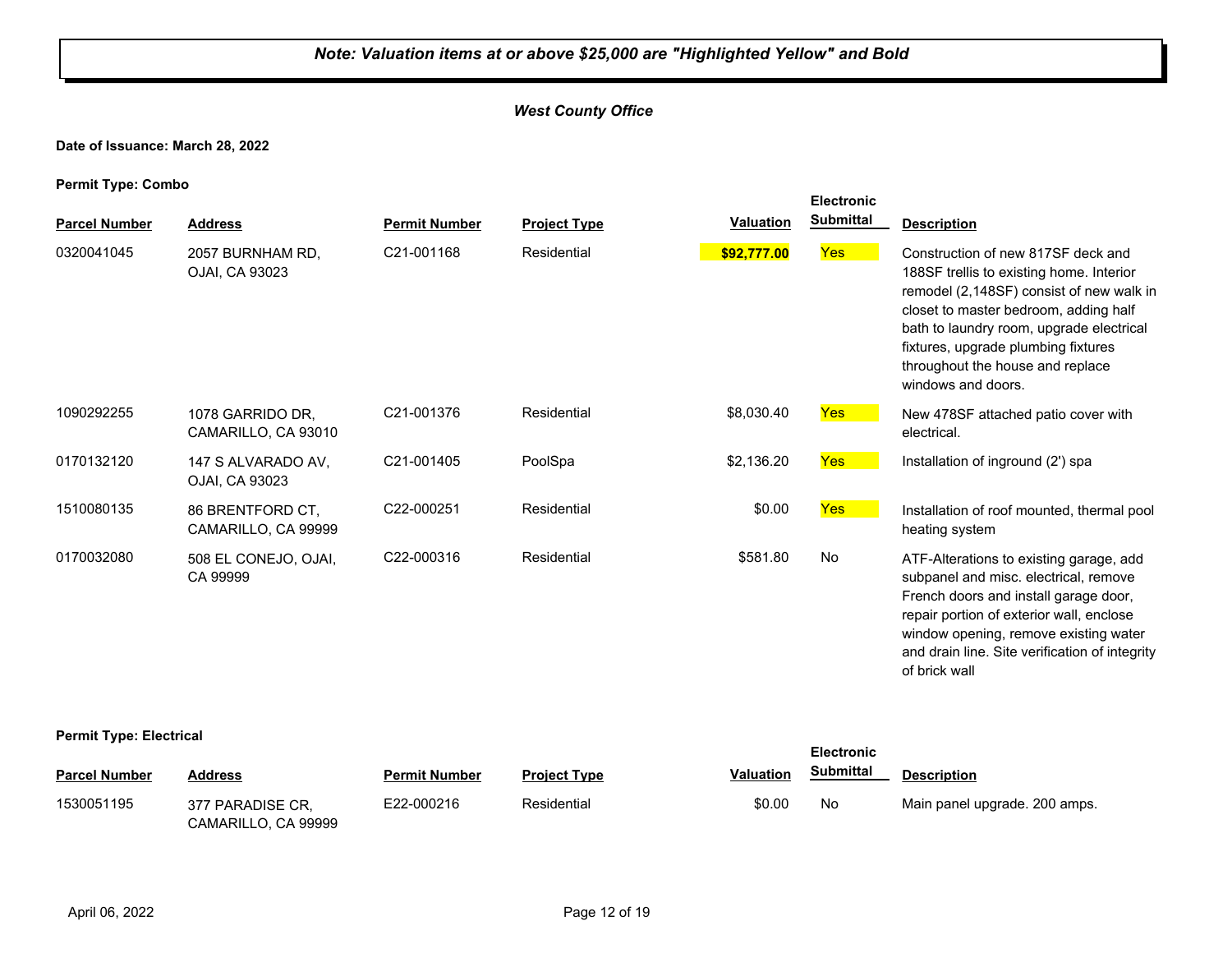## *West County Office*

**Date of Issuance: March 29, 2022**

| . .                  |                                                                                      |                      |                     |                  | <b>Electronic</b> |                                                                                                                                                                                                        |
|----------------------|--------------------------------------------------------------------------------------|----------------------|---------------------|------------------|-------------------|--------------------------------------------------------------------------------------------------------------------------------------------------------------------------------------------------------|
| <b>Parcel Number</b> | <b>Address</b>                                                                       | <b>Permit Number</b> | <b>Project Type</b> | <b>Valuation</b> | <b>Submittal</b>  | <b>Description</b>                                                                                                                                                                                     |
| 0550270415           | 3032 GUIBERSON RD.<br>FILLMORE, CA 93015<br>3030 GUIBERSON RD.<br>FILLMORE, CA 93015 | C22-000087           | Commercial          | \$19,219.70      | <b>Yes</b>        | T-Mobile proposes minor modification of<br>$(E)$ wireless cell site by removing $(1)(E)$<br>antenna. Adding (1)(N) Antenna and (2)<br>$(N)$ RRUs. Adding $(1)$ Enclosure and $(1)$<br>Battery Cabinet. |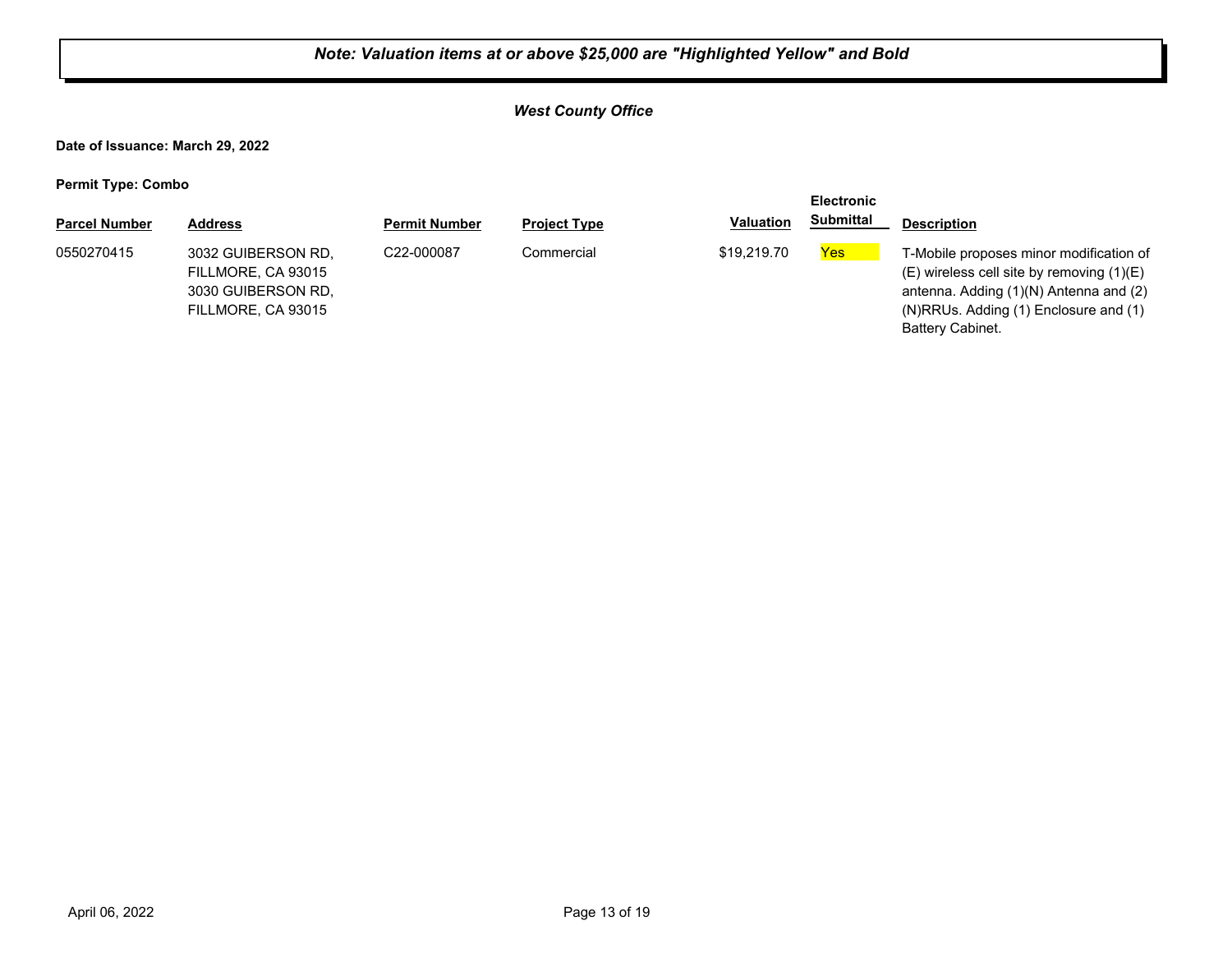## *West County Office*

#### **Date of Issuance: March 29, 2022**

**Permit Type: Electrical**

|                      |                                                                                                |                      |                     |                  | <b>Electronic</b> |                                                                                                                                                                                                                                             |
|----------------------|------------------------------------------------------------------------------------------------|----------------------|---------------------|------------------|-------------------|---------------------------------------------------------------------------------------------------------------------------------------------------------------------------------------------------------------------------------------------|
| <b>Parcel Number</b> | <b>Address</b>                                                                                 | <b>Permit Number</b> | <b>Project Type</b> | <b>Valuation</b> | <b>Submittal</b>  | <b>Description</b>                                                                                                                                                                                                                          |
| 0100150110           | 1270 FOOTHILL RD, OJAI,<br>CA 93023                                                            | E21-000882           | Residential         | \$0.00           | <b>Yes</b>        | Install roof mounted solar PV 8.39KW, 23<br>modules. (1) 10KWh encharge battery and<br>enphase empower backup gateway. De<br>rating main breaker from 200amps to<br>175amps.<br>03/28/22: updated system size to<br>8.800KW with 22 panels. |
| 0610140345           | 1010 SPRING ST, OJAI,<br>CA 99999                                                              | E22-000206           | Residential         | \$0.00           | No                | Install new roof mounted pv array 20<br>modules, 6.5kw, 1 main panel 200 amp, 1<br>subpanel 125 amps                                                                                                                                        |
| 0290110050           | 4840 GRAND AV, OJAI,<br>CA 99999                                                               | E22-000207           | Residential         | \$0.00           | No                | Upgrade main panel. 200 amp.                                                                                                                                                                                                                |
| 0040061100           | 111 LOCKWOOD<br>OZENZA, LOCKWOOD,<br>CA 99999<br>17501 MAPLE TRAIL,<br>FRAZIER PARK, CA        | E22-000223           | Residential         | \$0.00           | <b>Yes</b>        | Roof mounted solar photo voltaic system,<br>8.80 Kw 22 panel                                                                                                                                                                                |
| 0040061100           | 111 LOCKWOOD<br>OZENZA, LOCKWOOD,<br>CA 99999<br>17501 MAPLE TRAIL,<br><b>FRAZIER PARK, CA</b> | E22-000224           | Residential         | \$0.00           | No                | Upgrade main service panel from 100amp<br>to 200amp                                                                                                                                                                                         |

#### **Date of Issuance: March 30, 2022**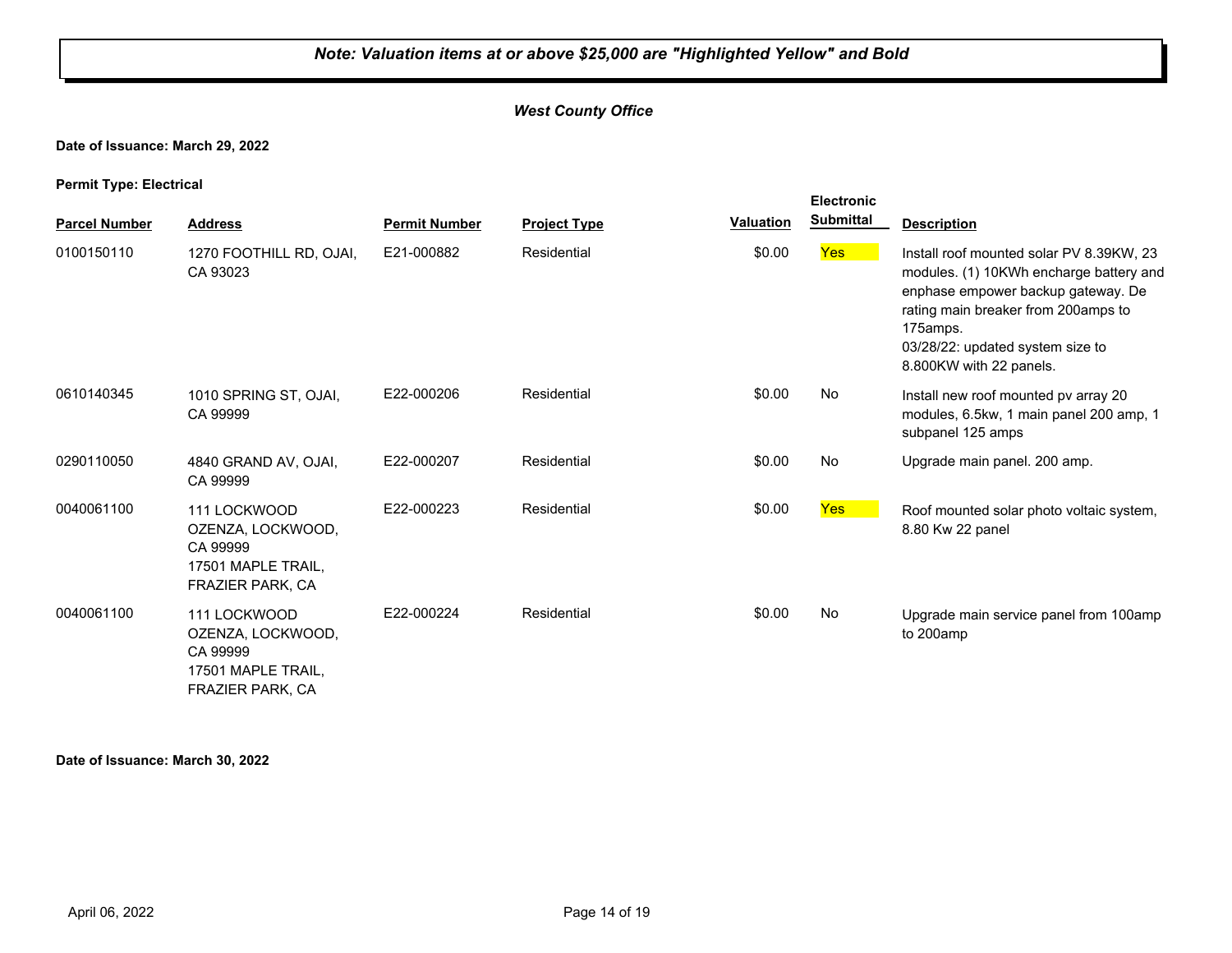## *West County Office*

**Date of Issuance: March 30, 2022**

**Permit Type: Building**

| <b>Parcel Number</b> | <b>Address</b>                                                               | <b>Permit Number</b> | <b>Project Type</b>           | Valuation  | <b>Electronic</b><br><b>Submittal</b> | <b>Description</b>                                                                                                                                                |
|----------------------|------------------------------------------------------------------------------|----------------------|-------------------------------|------------|---------------------------------------|-------------------------------------------------------------------------------------------------------------------------------------------------------------------|
|                      |                                                                              |                      |                               |            |                                       |                                                                                                                                                                   |
| 1090201045           | 1835 RAMONA DR.<br>CAMARILLO, CA 99999                                       | B22-000255           | <b>Residential Alteration</b> | \$2,220.00 | No                                    | Replace four windows. Like for like, 100.3<br>sq ft.                                                                                                              |
| 1090151105           | 1547 CALLE AURORA,<br>CAMARILLO, CA 99999                                    | B22-000256           | <b>Residential Alteration</b> | \$3,907.20 | No                                    | Replace 9 windows. Like for like (5:<br>bedroom, 1: bath, 1: dining rm, 1: kitchen,<br>$1: \text{garage}$                                                         |
| 0180112200           | 1213 TICO RD, OJAI, CA<br>99999                                              | B22-000257           | <b>Residential Alteration</b> | \$2,856.00 | No                                    | Reroof house and attached garage, 1680<br>SF, remove existing and apply comp<br>shingles                                                                          |
| 1280022075           | 11032 NARDO ST.<br>VENTURA, CA 93004<br>11032 NARDO ST.<br>VENTURA, CA 99999 | B22-000258           | Change of Occupancy           | \$0.00     | No                                    | Change of Occupancy/Tenant-No<br>improvements proposed<br>Business Name: Goldenwood Truss Corp.<br><b>Business Type: Manufacturing</b><br>Square Footage: 199,504 |

#### **Permit Type: Combo**

| . .                  |                                               |                         |                     |                  | <b>Electronic</b> |                                                                                                                       |
|----------------------|-----------------------------------------------|-------------------------|---------------------|------------------|-------------------|-----------------------------------------------------------------------------------------------------------------------|
| <b>Parcel Number</b> | <b>Address</b>                                | <b>Permit Number</b>    | <b>Project Type</b> | <b>Valuation</b> | <b>Submittal</b>  | <b>Description</b>                                                                                                    |
| 0340250095           | 10885 ENCINO DR, OAK<br><b>VIEW, CA 93022</b> | C <sub>21</sub> -000923 | Residential         | \$9,442.80       | <b>Yes</b>        | Construct new balcony and spiral stairs,<br>with outdoor lighting                                                     |
| 1500050165           | 253 ANACAPA DR.<br>CAMARILLO, CA 93010        | C <sub>21</sub> -001193 | Residential         | \$73,728.00      | Yes               | Construction of detached garage, 1920<br>SF, includes half bath                                                       |
| 0900010095           | 1141 CUMMINGS RD.<br>SANTA PAULA, CA 93060    | C21-001382              | Commercial          | \$19,219.70      | Yes               | Removing and replacing 6 new antennas<br>and 6 new RRH's in the existing Cell<br>Tower. T-Mobile will be removing the |

existing Sprint equipment and replacing

new equipment.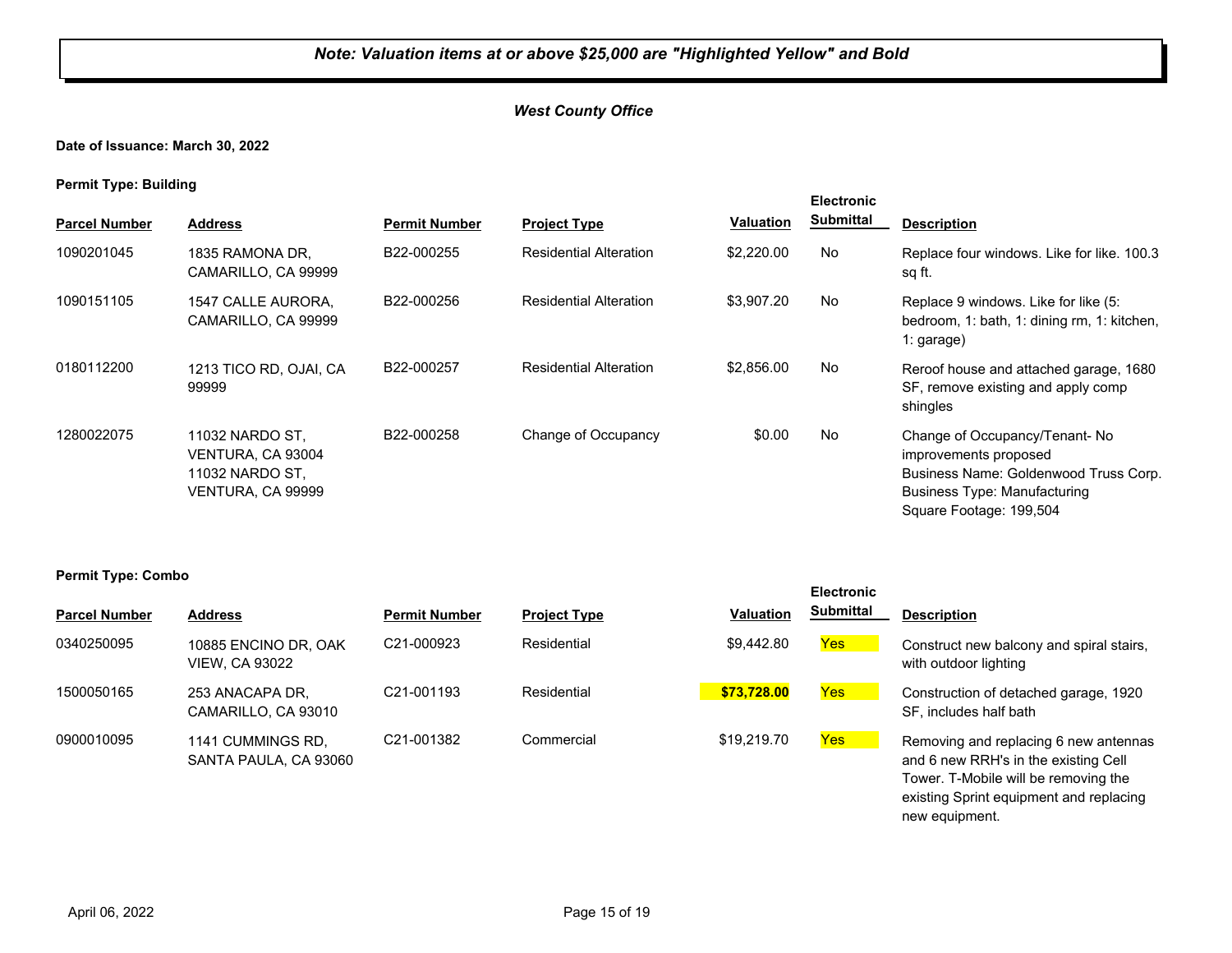## *West County Office*

#### **Date of Issuance: March 30, 2022**

**Permit Type: Electrical**

|                      |                                     |                      |                     |                  | <b>Electronic</b> |                                                                   |
|----------------------|-------------------------------------|----------------------|---------------------|------------------|-------------------|-------------------------------------------------------------------|
| <b>Parcel Number</b> | Address                             | <b>Permit Number</b> | <b>Project Type</b> | <b>Valuation</b> | <b>Submittal</b>  | <b>Description</b>                                                |
| 0140040140           | 1800 GRIDLEY RD, OJAI,<br>CA 99999  | E22-000156           | Residential         | \$0.00           | Yes               | Installation or roof mounted PV system,<br>12.8 KW and 32 modules |
| 1470025070           | 4982 BURSON WY,<br>OXNARD, CA 99999 | E22-000228           | Residential         | \$0.00           | No                | Replace and Upgrade existing 100 AMPS<br>to 200 AMPS              |

#### **Date of Issuance: March 31, 2022**

#### **Permit Type: Building**

| <b>Parcel Number</b> | <b>Address</b>                      | <b>Permit Number</b> | <b>Project Type</b>           | Valuation  | -------<br><b>Submittal</b> | <b>Description</b>                                                       |
|----------------------|-------------------------------------|----------------------|-------------------------------|------------|-----------------------------|--------------------------------------------------------------------------|
| 2060254140           | 3845 OCEAN DR.<br>OXNARD, CA 93035  | B21-000892           | <b>Residential Alteration</b> | \$2,368.00 | <b>Yes</b>                  | remove (2) bay windows and install (2)<br>$-6-0' \times 6'8$ sliders     |
| 1530020065           | 710 MESA DR.<br>CAMARILLO, CA 93010 | B21-001070           | <b>Residential Accessory</b>  | \$5.591.30 | Yes                         | Construction of a new 187SF detached<br>storage shed. (NO MEP)           |
| 0630162115           | 292 FRASER LN.<br>VENTURA, CA 99999 | B22-000264           | <b>Residential Alteration</b> | \$2,890.00 | No                          | Re roof with comp shingles over house<br>and attached garage. 1700 sq ft |

**Electronic** 

| - -                  |                                      |                      |                     |                  | <b>Electronic</b> |                                                           |
|----------------------|--------------------------------------|----------------------|---------------------|------------------|-------------------|-----------------------------------------------------------|
| <b>Parcel Number</b> | <b>Address</b>                       | <b>Permit Number</b> | <b>Project Type</b> | <b>Valuation</b> | <b>Submittal</b>  | <b>Description</b>                                        |
| 2060324290           | 223 CAHUENGA DR.<br>OXNARD, CA 93035 | C20-000993           | <b>NSFR</b>         | \$30.683.60      | Yes               | ATF- Conversion of 1st floor 316SF garage<br>into an ADU. |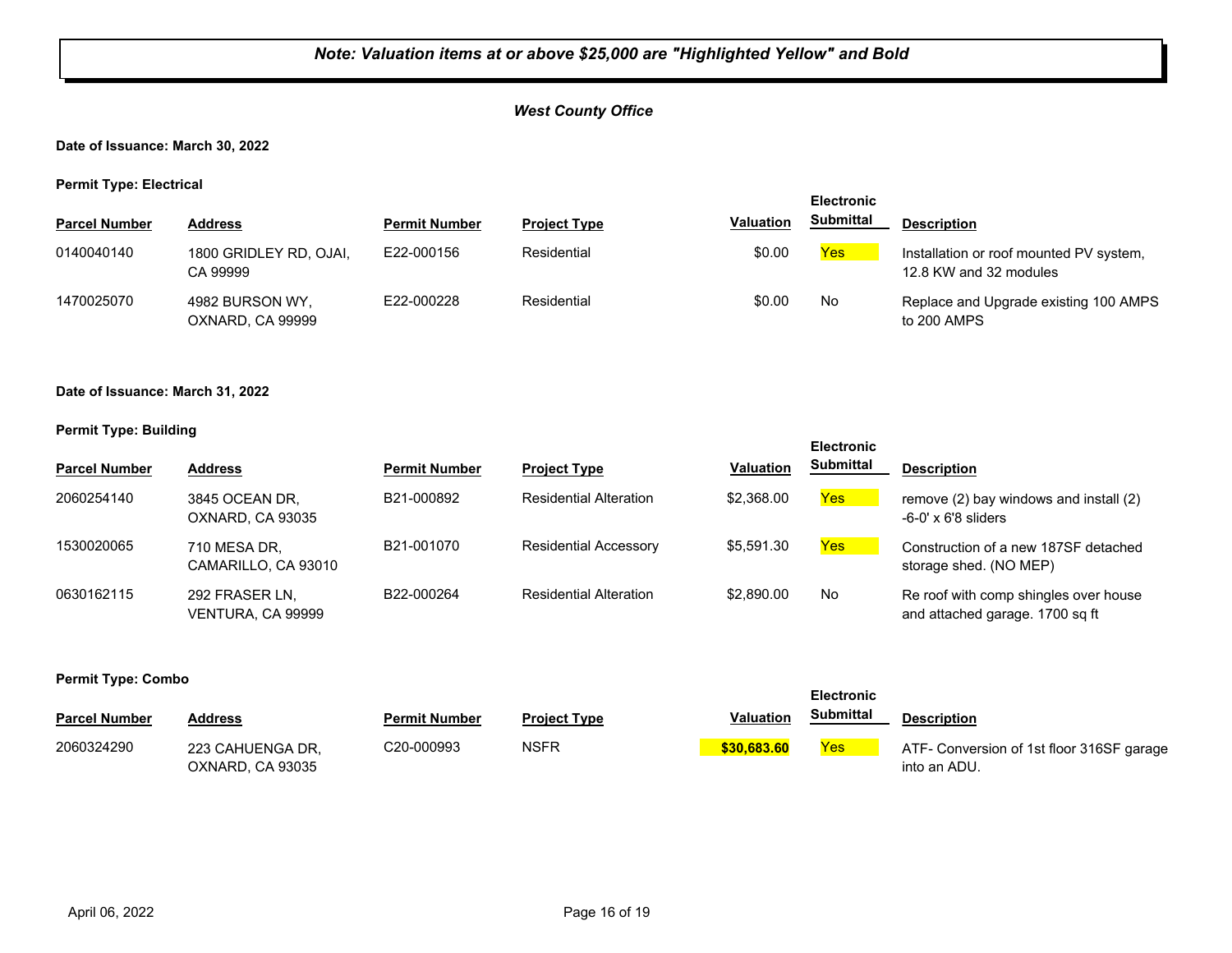## *West County Office*

## **Date of Issuance: March 31, 2022**

**Permit Type: Electrical**

| . .                  |                                        |                      |                     |                  | <b>Electronic</b> |                                                                                                                      |
|----------------------|----------------------------------------|----------------------|---------------------|------------------|-------------------|----------------------------------------------------------------------------------------------------------------------|
| <b>Parcel Number</b> | <b>Address</b>                         | <b>Permit Number</b> | <b>Project Type</b> | <b>Valuation</b> | <b>Submittal</b>  | <b>Description</b>                                                                                                   |
| 0460212050           | 1098 VENTURA ST.<br>FILLMORE, CA 93015 | E21-001186           | Residential         | \$0.00           | Yes               | Installation of roof mounted PV system,<br>22.4 KW, 64 panels and 2 tesla<br>powerwalls                              |
| 0560091030           | 651 CHURCH ST, PIRU,<br>CA 99999       | F22-000137           | Residential         | \$0.00           | No                | Install Roof Mounted Photovoltaic System<br>(3.3 kW/DC) with enphase 1Q8<br>micro-interter and (1) Battery Back-up   |
| 0310113145           | 52 GRAPEVINE RD, OJAI,<br>CA 99999     | E22-000225           | Residential         | \$0.00           | <b>Yes</b>        | Install Roof Mounted Photovoltaic System<br>$(6.66 \text{ kW})$ and $(1)$ Panel upgrade to 225<br>AMP <sub>s</sub> . |

#### **Date of Issuance: April 01, 2022**

#### **Permit Type: Building**

|                      |                                          |                      |                               |                  | <b>Electronic</b> |                                                                                                                   |  |
|----------------------|------------------------------------------|----------------------|-------------------------------|------------------|-------------------|-------------------------------------------------------------------------------------------------------------------|--|
| <b>Parcel Number</b> | <b>Address</b>                           | <b>Permit Number</b> | <b>Project Type</b>           | <b>Valuation</b> | <b>Submittal</b>  | <b>Description</b>                                                                                                |  |
| 0170090685           | 312 E EL ROBLAR DR,<br>OJAI, CA 93023    | B22-000009           | Demo                          | \$0.00           | No                | Demolition of septic tank, Building #A and<br>#B, Light post and block and clarifier.                             |  |
| 1550100265           | 82 SANTA CRUZ WY,<br>CAMARILLO, CA 99999 | B22-000265           | <b>Residential Alteration</b> | \$5.780.00       | No                | Reroof House and attached Garage<br>approx. 3400sq ft - remove underlayment,<br>install new underlayment and comp |  |

shingles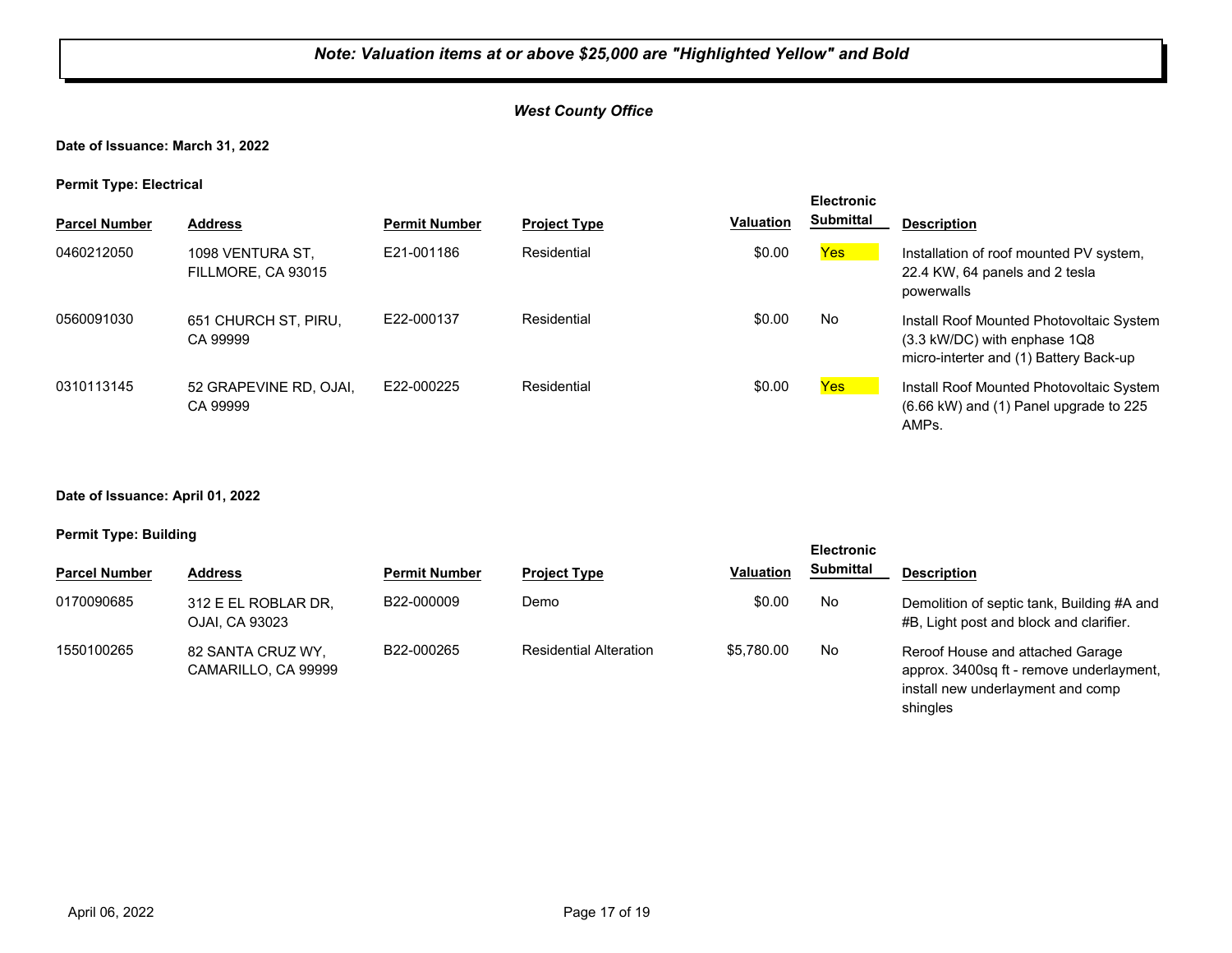| Note: Valuation items at or above \$25,000 are "Highlighted Yellow" and Bold |                                                                                                                   |                      |                           |                  |                  |                                                                                                                                       |  |  |  |
|------------------------------------------------------------------------------|-------------------------------------------------------------------------------------------------------------------|----------------------|---------------------------|------------------|------------------|---------------------------------------------------------------------------------------------------------------------------------------|--|--|--|
|                                                                              |                                                                                                                   |                      | <b>West County Office</b> |                  |                  |                                                                                                                                       |  |  |  |
| Date of Issuance: April 01, 2022                                             |                                                                                                                   |                      |                           |                  |                  |                                                                                                                                       |  |  |  |
| <b>Permit Type: Combo</b>                                                    |                                                                                                                   | <b>Electronic</b>    |                           |                  |                  |                                                                                                                                       |  |  |  |
| <b>Parcel Number</b>                                                         | <b>Address</b>                                                                                                    | <b>Permit Number</b> | <b>Project Type</b>       | <b>Valuation</b> | <b>Submittal</b> | <b>Description</b>                                                                                                                    |  |  |  |
| 1500020145                                                                   | 776 MISSION DR,<br>CAMARILLO, CA 93010                                                                            | C22-000089           | PoolSpa                   | \$32,815.10      | Yes              | Construction of a new pool and spa using<br>the county standard plan #6-2019 and<br>detail #501.                                      |  |  |  |
| <b>Permit Type: Electrical</b><br><b>Electronic</b>                          |                                                                                                                   |                      |                           |                  |                  |                                                                                                                                       |  |  |  |
| <b>Parcel Number</b>                                                         | <b>Address</b>                                                                                                    | <b>Permit Number</b> | <b>Project Type</b>       | <b>Valuation</b> | <b>Submittal</b> | <b>Description</b>                                                                                                                    |  |  |  |
| 0300220325                                                                   | 12283 OJAI-SANTA<br>PAULA RD, OJAI, CA<br>99999                                                                   | E22-000136           | Residential               | \$0.00           | Yes <sup>1</sup> | installation of new roof mounted pv system<br>22 panels, 8.14 dc kw, new main service<br>panel 225 amps, new main breaker 200<br>amps |  |  |  |
| 1100332070                                                                   | 6150 W GREENTREE DR,<br>CAMARILLO, CA 99999                                                                       | E22-000155           | Residential               | \$0.00           | <b>Yes</b>       | Installation of a battery back up system.                                                                                             |  |  |  |
| 2060242430                                                                   | 3525 SUNSET LN,<br>OXNARD, CA 93035<br>3525 SUNSET LN,<br>OXNARD, CA 93030<br>3525 SUNSET LN,<br>OXNARD, CA 99999 | E22-000244           | Residential               | \$0.00           | No               | Main panel upgrade to 100amps. (same<br>location)                                                                                     |  |  |  |
| 0320020155                                                                   | 2121 LOS ENCINOS RD,<br>OJAI, CA 99999                                                                            | E22-000245           | Residential               | \$0.00           | <b>No</b>        | install new 200 amp electrical panel                                                                                                  |  |  |  |

E.

**West County Office Valuation Subtotal: \$320,026.80**

**Total Unincorporated Weekly Valuation: \$706,916.30**